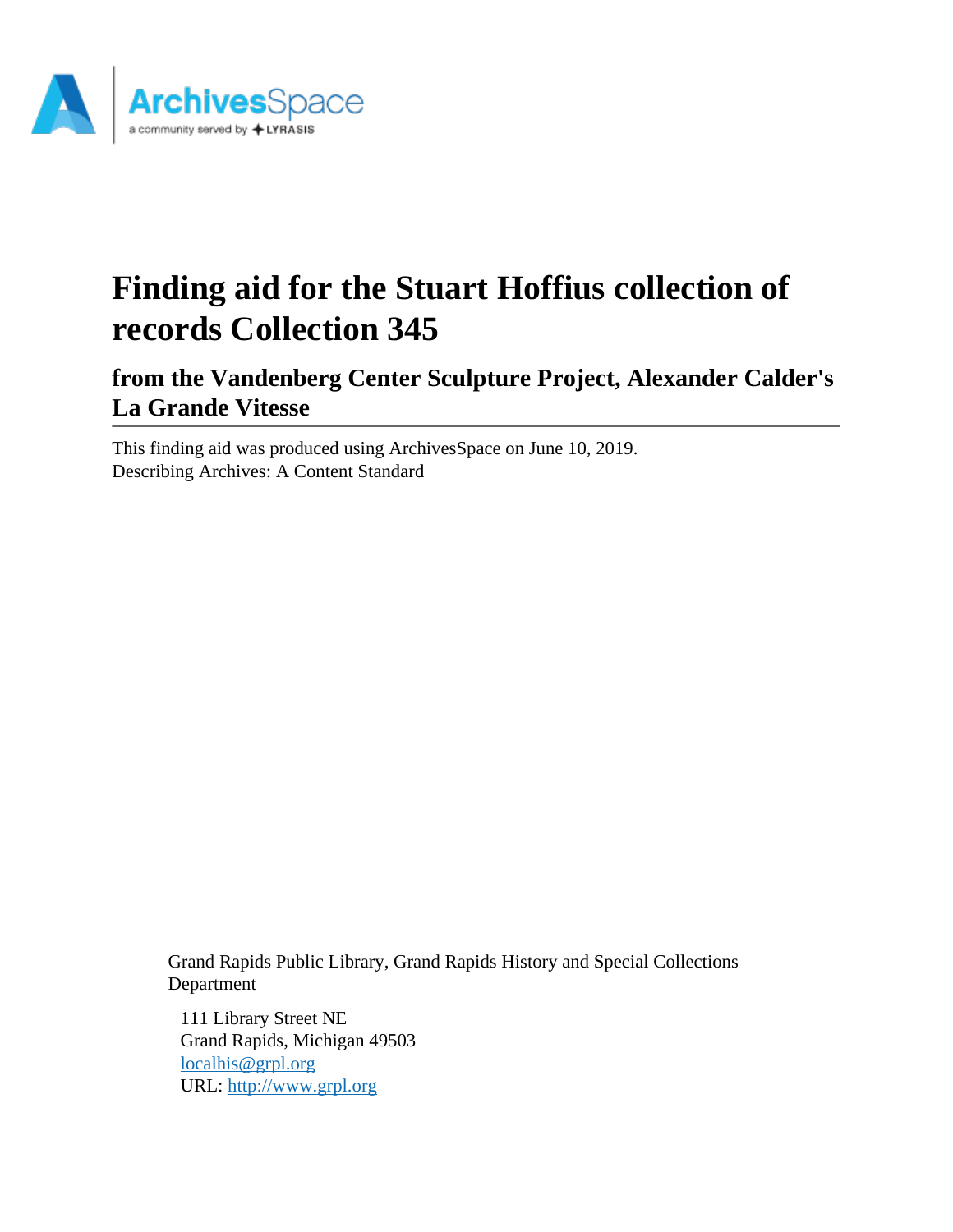# <span id="page-1-0"></span>**Table of Contents**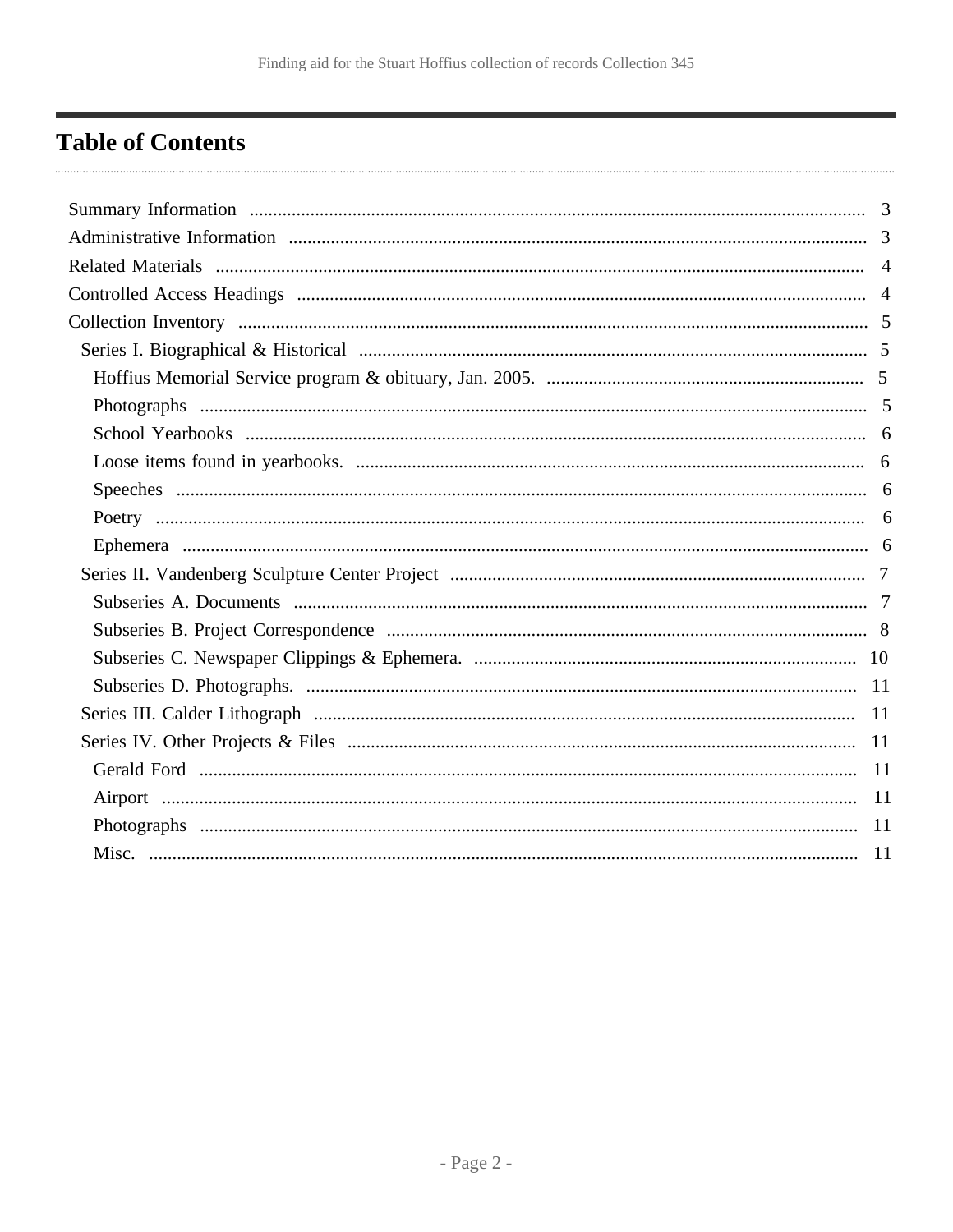# <span id="page-2-0"></span>**Summary Information**

| <b>Repository:</b><br>Grand Rapids Public Library, Grand Rapids History and Special<br><b>Collections Department</b> |                                                                                                                                                                                                                                                                                                                                                                                                                                                                                                                                                                                                                                                                                               |
|----------------------------------------------------------------------------------------------------------------------|-----------------------------------------------------------------------------------------------------------------------------------------------------------------------------------------------------------------------------------------------------------------------------------------------------------------------------------------------------------------------------------------------------------------------------------------------------------------------------------------------------------------------------------------------------------------------------------------------------------------------------------------------------------------------------------------------|
| <b>Title:</b>                                                                                                        | <b>Stuart Hoffius collection of records</b>                                                                                                                                                                                                                                                                                                                                                                                                                                                                                                                                                                                                                                                   |
| ID:                                                                                                                  | Collection 345                                                                                                                                                                                                                                                                                                                                                                                                                                                                                                                                                                                                                                                                                |
| Date [inclusive]:                                                                                                    | 1928-2005                                                                                                                                                                                                                                                                                                                                                                                                                                                                                                                                                                                                                                                                                     |
| <b>Physical Description:</b>                                                                                         | 1.1 Linear Feet Four boxes                                                                                                                                                                                                                                                                                                                                                                                                                                                                                                                                                                                                                                                                    |
| Language of the<br><b>Material:</b>                                                                                  | English                                                                                                                                                                                                                                                                                                                                                                                                                                                                                                                                                                                                                                                                                       |
| Abstract:                                                                                                            | Judge R. Stuart Hoffius (1914-2005) was one of the key players in<br>bringing the Alexander Calder sculpture La Grande Vitesse to Grand<br>Rapids, Michigan. Hoffius served with Nancy Mulnix and other<br>Grand Rapids notables on the Vanderberg Center Sculpture Project<br>Committee from 1967 through the dedication of the sculpture in June<br>1969. This collection includes documents relating to the sculpture<br>project as well as some biographical information. For documentation<br>of Hoffius work as a judge and for information on Judge Cornelius<br>Hoffius, his father, see the Hoffius Collection located at the Bentley<br>Library, University of Michigan, Ann Arbor. |

**^** [Return to Table of Contents](#page-1-0)

# <span id="page-2-1"></span>**Administrative Information**

### **Publication Statement**

. . . . . . . . . . . . . . . .

Grand Rapids Public Library, Grand Rapids History and Special Collections Department

111 Library Street NE Grand Rapids, Michigan 49503 [localhis@grpl.org](mailto:localhis@grpl.org) URL:<http://www.grpl.org>

# **Immediate Source of Acquisition**

Various and unknown donors, accession numbers 2004.070, 2005.012, 2008.054.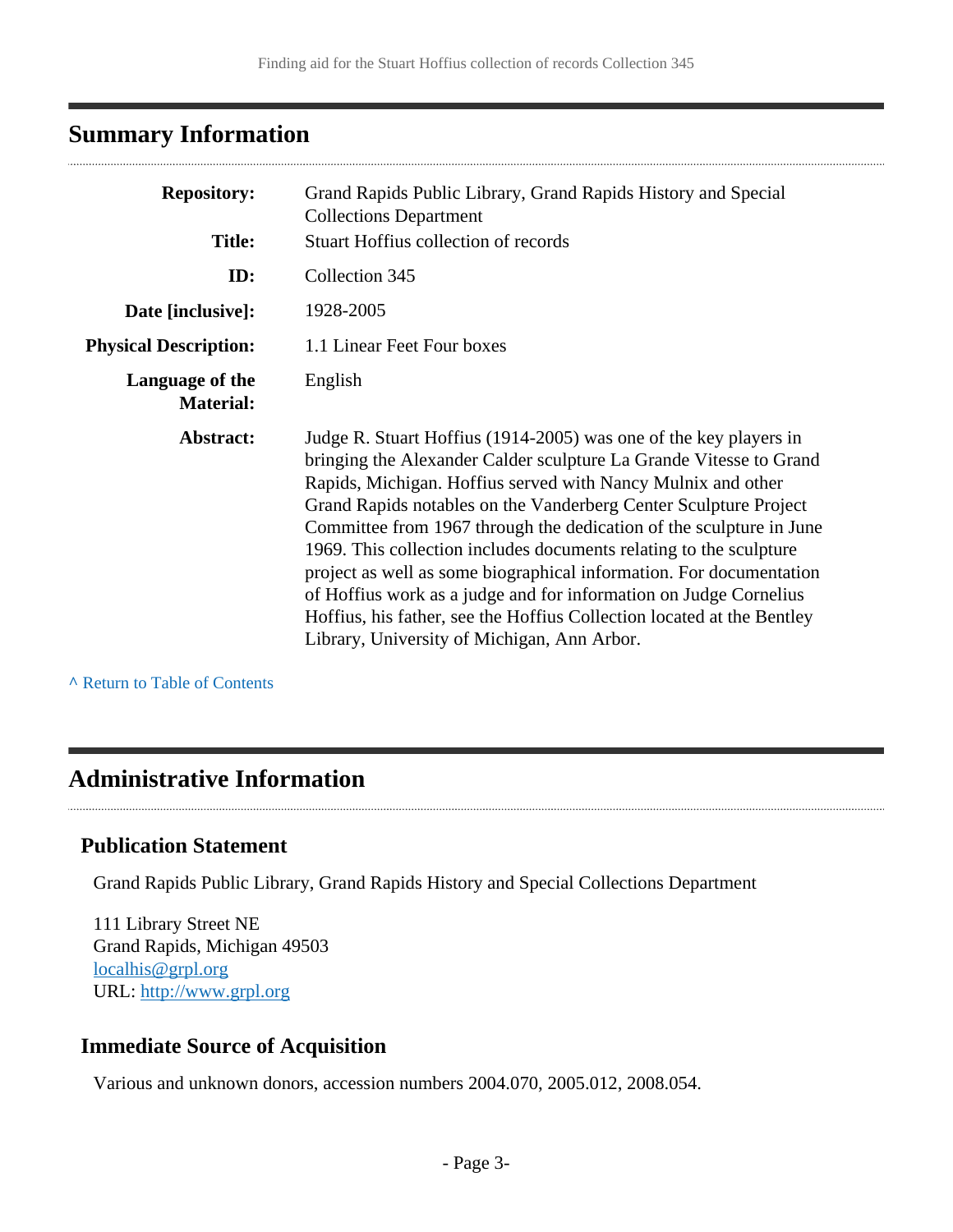### **Processing Information**

Boxes 1 and 2, Accession 2004.070

Box 3, oversized

Box 4, Accession 2005.011.1-7

(Seven Grand Rapids publications and ephemera, separated from the Hoffius Collection at the Bentley Library. These items are unprocessed; some are duplicates held in other collections. 1/28/2005) 2008.054

Box 5 (Old 3), school yearbooks, added 3/23/2006. Mold smell, possible discard; need review for unique content. 10/3/2008

**^** [Return to Table of Contents](#page-1-0)

# <span id="page-3-0"></span>**Related Materials**

### **Related Materials**

Coll. 001, Nancy Mulnix Tweddale papers

Coll. 221, the Philip Catalano Collection, documents the transportation of the stabile steel from a Detroit port to the plaza in Grand Rapids, using tractor trailer trucks.

Coll. 224, the Grand Rapids Public Library Art & Graphics Collection includes a sculpture section, with information on Calder and other sculptures in Grand Rapids.

Coll. 346, the William Hill Photograph Collection contains high quality color slides related to the Calder Dedication, plus images of the sculpture. Select items have been reproduced as photographic prints.

See also holdings at the City Archives, particularly those official documents of the City of Grand Rapids.

**^** [Return to Table of Contents](#page-1-0)

# <span id="page-3-1"></span>**Controlled Access Headings**

• Grand Rapids (Mich.) -- History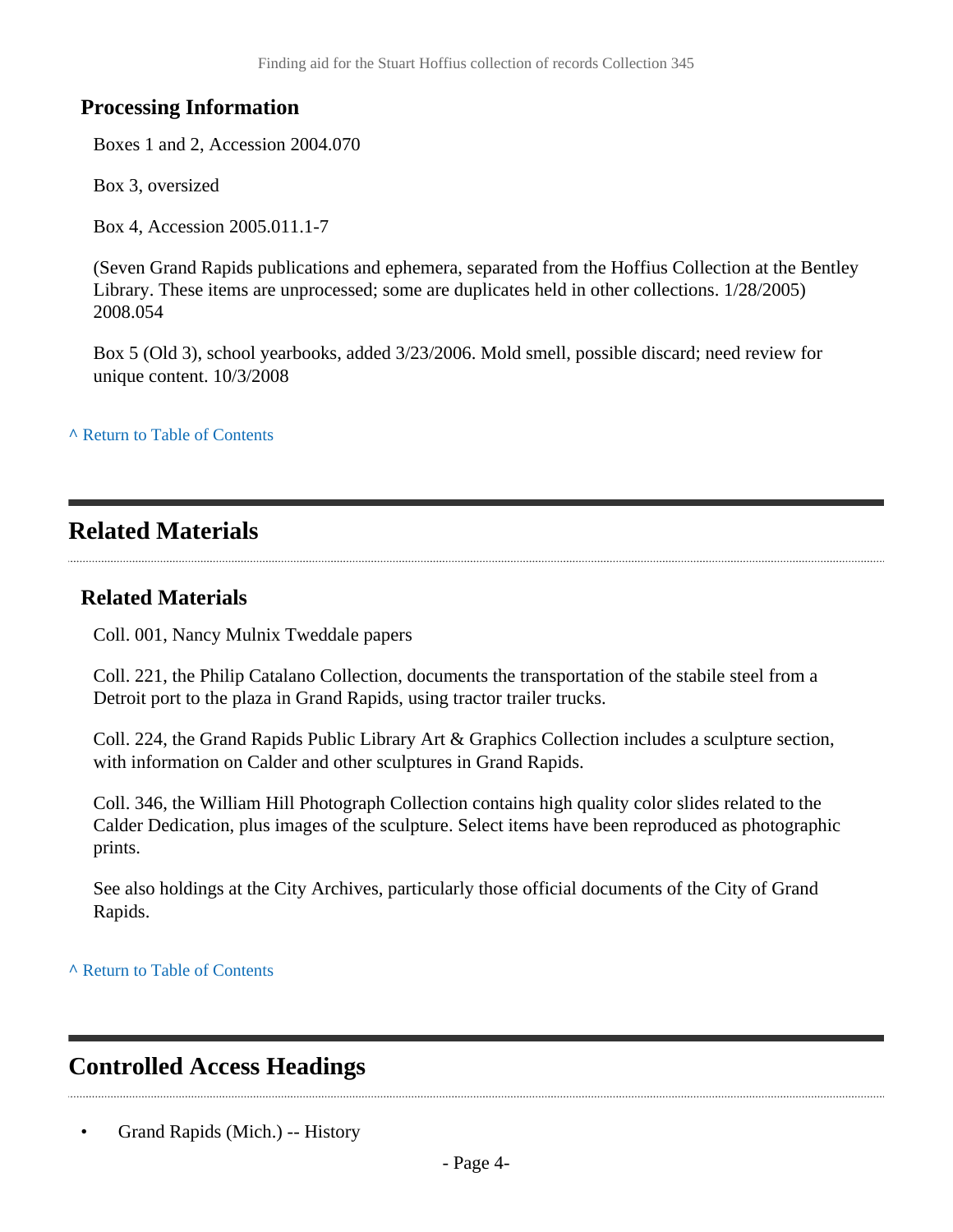- Grande Vitesse -- Calder, Alexander, 1898-1976
- personal papers

# <span id="page-4-0"></span>**Collection Inventory**

### <span id="page-4-1"></span>**Series I. Biographical & Historical**

### <span id="page-4-2"></span>**Hoffius Memorial Service program & obituary, Jan. 2005.**

Immediate Source of Acquisition: **Immediate Source of Acquisition**

2005.012

| <b>Title/Description</b>                                                                                                                              | <b>Instances</b> |          |
|-------------------------------------------------------------------------------------------------------------------------------------------------------|------------------|----------|
| A Service in Memory of the Honorable R. Stuart Hoffius. Jan.<br>24, 1005. Fountain St. Church.                                                        | Box 1            | Folder 1 |
| Obituary, GR Press, Jan. 22, 2005                                                                                                                     | Box 1            | Folder 1 |
| "He was tough, but he was fair: Stuart Hoffius served 29 years<br>on Kent Circuit Court, 28 as Chief Judge" / Ken Kolker. GR<br>Press, Jan. 21, 2005. | Box 1            | Folder 1 |

### <span id="page-4-3"></span>**Photographs**

| <b>Title/Description</b> |                                                                                              | <b>Instances</b> |                     |  |
|--------------------------|----------------------------------------------------------------------------------------------|------------------|---------------------|--|
|                          | Photo. Judge Stuart Hoffius seated at a desk in his robes.                                   | Box 1            | Folder <sub>2</sub> |  |
|                          | <b>Immediate Source of Acquisition:</b>                                                      |                  |                     |  |
|                          | <b>Immediate Source of Acquisition</b>                                                       |                  |                     |  |
|                          | 2004.070                                                                                     |                  |                     |  |
|                          | Swearing in of John H. VanderWal and Stuart Hoffius, Jan. 2,<br>1960. Robinson Studio Photo. | Box 1            | Folder 2            |  |
| <b>General</b>           |                                                                                              |                  |                     |  |
|                          | Left to Right                                                                                |                  |                     |  |
| 1                        | John H. VanderWal                                                                            |                  |                     |  |
| 2                        | Leondar D. Verdien(?)                                                                        |                  |                     |  |
| 3                        | Fred H. Searl                                                                                |                  |                     |  |
| 4                        | Dale Souter                                                                                  |                  |                     |  |
| 5                        | <b>Stuart Hoffius</b>                                                                        |                  |                     |  |

Immediate Source of Acquisition: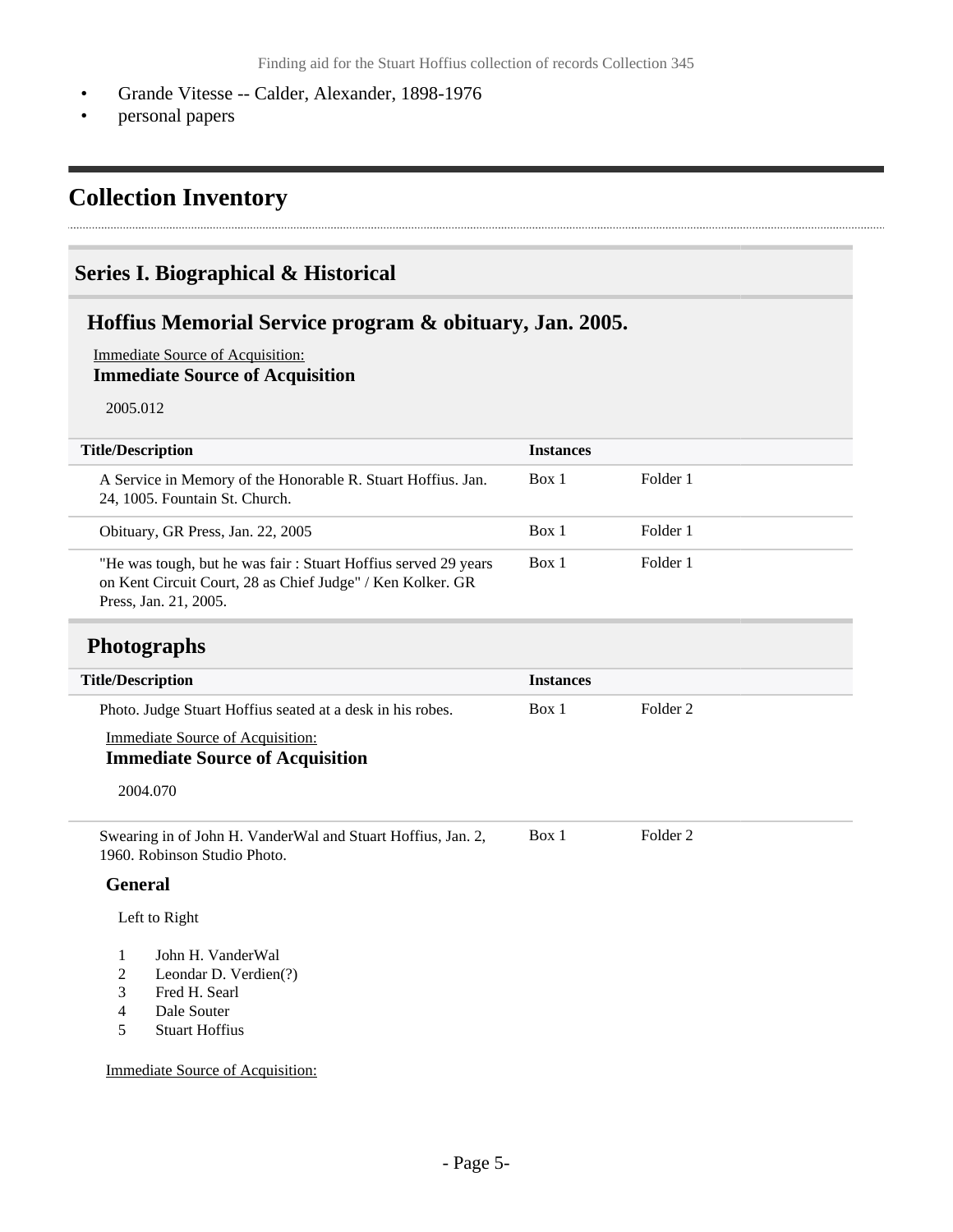### **Immediate Source of Acquisition**

2004.070

<span id="page-5-2"></span><span id="page-5-1"></span><span id="page-5-0"></span>

| <b>School Yearbooks</b>                                                                                                                                                                                   |                  |
|-----------------------------------------------------------------------------------------------------------------------------------------------------------------------------------------------------------|------------------|
| <b>Title/Description</b>                                                                                                                                                                                  | <b>Instances</b> |
| Central High School "Helios," 1928                                                                                                                                                                        | Box 5            |
| Central High School "Helios," 1929                                                                                                                                                                        | Box 5            |
| Central High School "Helios," 1931                                                                                                                                                                        | Box 5            |
| Loose items found in yearbooks.                                                                                                                                                                           |                  |
| <b>Title/Description</b>                                                                                                                                                                                  | <b>Instances</b> |
| Preview of showing of Centralon. Complimentary Dinner for<br>the Cast June 19, 1931. [Program] Stuart Hoffius listed as<br>"Properties" staffer for the production.                                       | Box 5            |
| Helio 1929 paper cover. Folded.                                                                                                                                                                           | Box 5            |
| <b>Speeches</b>                                                                                                                                                                                           |                  |
| <b>Title/Description</b>                                                                                                                                                                                  | <b>Instances</b> |
| A Nipigon Fourth of July: Speeches of Judge Stuart Hoffius,<br>1976-2004. Cheboygan, Mi.: Point Nipigon Press, 2005.<br>2008.054                                                                          | Box 4            |
| <b>Poetry</b>                                                                                                                                                                                             |                  |
| <b>Title/Description</b>                                                                                                                                                                                  | <b>Instances</b> |
| Poems, 1976. David Cope                                                                                                                                                                                   | Box 4            |
| The Hiroshima Watch / by David Montgomery, 1978. G.R. :<br><b>Lemming Press</b>                                                                                                                           | Box 4            |
| <b>Ephemera</b>                                                                                                                                                                                           |                  |
| <b>Title/Description</b>                                                                                                                                                                                  | <b>Instances</b> |
| 1941 file, Cornelius Hoffius. Appears to be about support for<br>Holland during WWII. Includes FBI Law Enforcement Officers<br>Mobilization Plan for National Defense.--Appears to be a<br>standard form. | Box 2            |
| <b>Immediate Source of Acquisition:</b><br><b>Immediate Source of Acquisition</b>                                                                                                                         |                  |

<span id="page-5-4"></span><span id="page-5-3"></span>2004.070

Related Materials: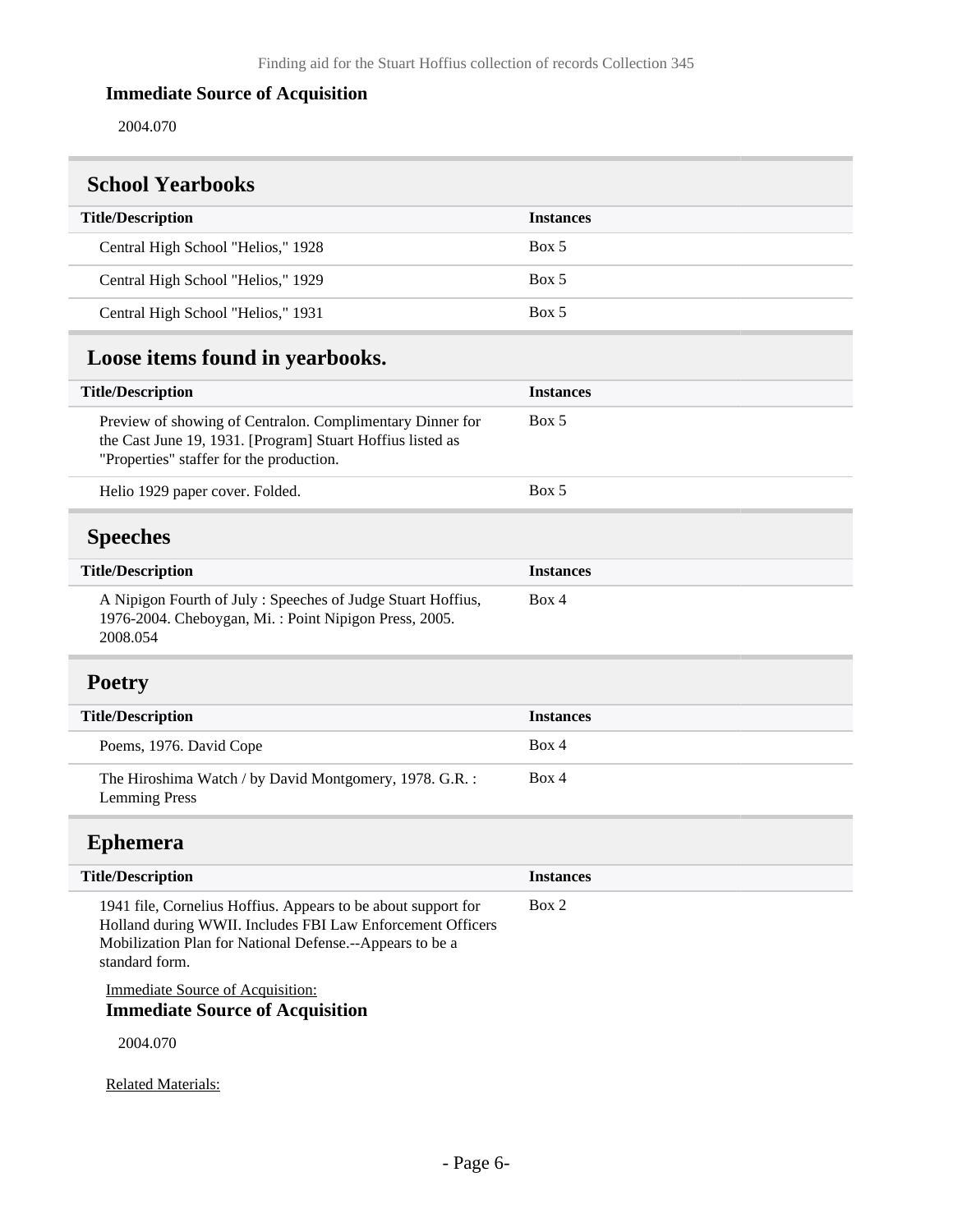#### **Related Materials**

See Cornelius Hoffius files at the Bentley, Univ. of Michigan.

| Box 1<br>Harry D. Jewell, Judge of Probate. Republican Candidate for re-<br>election. 1896.<br>Box 1<br>"This Year we Celebrate Our Fourtieth Wedding Anniversary"<br>Image of Jerry & Betty Ford on cover. Interior has an image of<br>the family, at least some, and a Christmas greeting.<br>Box 1<br>Photo Christmas card. Group $\&$ two cameos of sons.<br>Box 1<br>Photo Christmas, no greeting. Perhaps part of the card is cut off.<br>Box 1<br>Postcard. Printed, with printed signature. Richard Nixon. Publ.<br>By the United Citizens for Nixon-Agnew. Shows the family $+$<br>David Eisenhower. Nixon is playing the piano. Dinner setting in<br>the background. Housed in folder with Ford greeting cards. |  |  |
|---------------------------------------------------------------------------------------------------------------------------------------------------------------------------------------------------------------------------------------------------------------------------------------------------------------------------------------------------------------------------------------------------------------------------------------------------------------------------------------------------------------------------------------------------------------------------------------------------------------------------------------------------------------------------------------------------------------------------|--|--|
|                                                                                                                                                                                                                                                                                                                                                                                                                                                                                                                                                                                                                                                                                                                           |  |  |
|                                                                                                                                                                                                                                                                                                                                                                                                                                                                                                                                                                                                                                                                                                                           |  |  |
|                                                                                                                                                                                                                                                                                                                                                                                                                                                                                                                                                                                                                                                                                                                           |  |  |
|                                                                                                                                                                                                                                                                                                                                                                                                                                                                                                                                                                                                                                                                                                                           |  |  |
|                                                                                                                                                                                                                                                                                                                                                                                                                                                                                                                                                                                                                                                                                                                           |  |  |

#### **^** [Return to Table of Contents](#page-1-0)

# <span id="page-6-0"></span>**Series II. Vandenberg Sculpture Center Project**

# <span id="page-6-1"></span>**Subseries A. Documents**

| <b>Title/Description</b>                                                                                                                                         | <b>Instances</b> |          |
|------------------------------------------------------------------------------------------------------------------------------------------------------------------|------------------|----------|
| A Landmark in Cooperation. [ca. 1969] RE the new City &<br>County Buildings.<br>Physical Description: 4 items                                                    | $Box$ 3          | Folder 3 |
| Red spiral bound: The Agenda for the Dedication of 'La Grande<br>Vitesse' and itinerary of Alexander Calder. 5 copies of Feb. 12,<br>1968 Agreement with Calder. | Box 1            |          |
| 5 copies of Feb. 12, 1968 Agreement with Calder.<br><b>Immediate Source of Acquisition:</b><br><b>Immediate Source of Acquisition</b><br>2004.070                | Box 2            |          |
| Laminated letter, peeling. Vandenberg Center Sculpture<br>Committee, Mar. 1, 1968. "We are Honored  " Lists the<br>Committee and the Commissioning Panel.        | Box 1            |          |
| Vandenberg Center Sculpture Committee, Mar. 1, 1968. "We<br>are Honored  " Lists the Committee and the Commissioning<br>Panel.                                   | Box 1            |          |
| James Johnson Sweeney Talk, April 25, 1969.                                                                                                                      | Box 1            |          |
| Vandenberg Center Sculpture Committee Members &<br>Addresses, n.d.                                                                                               | Box 1            |          |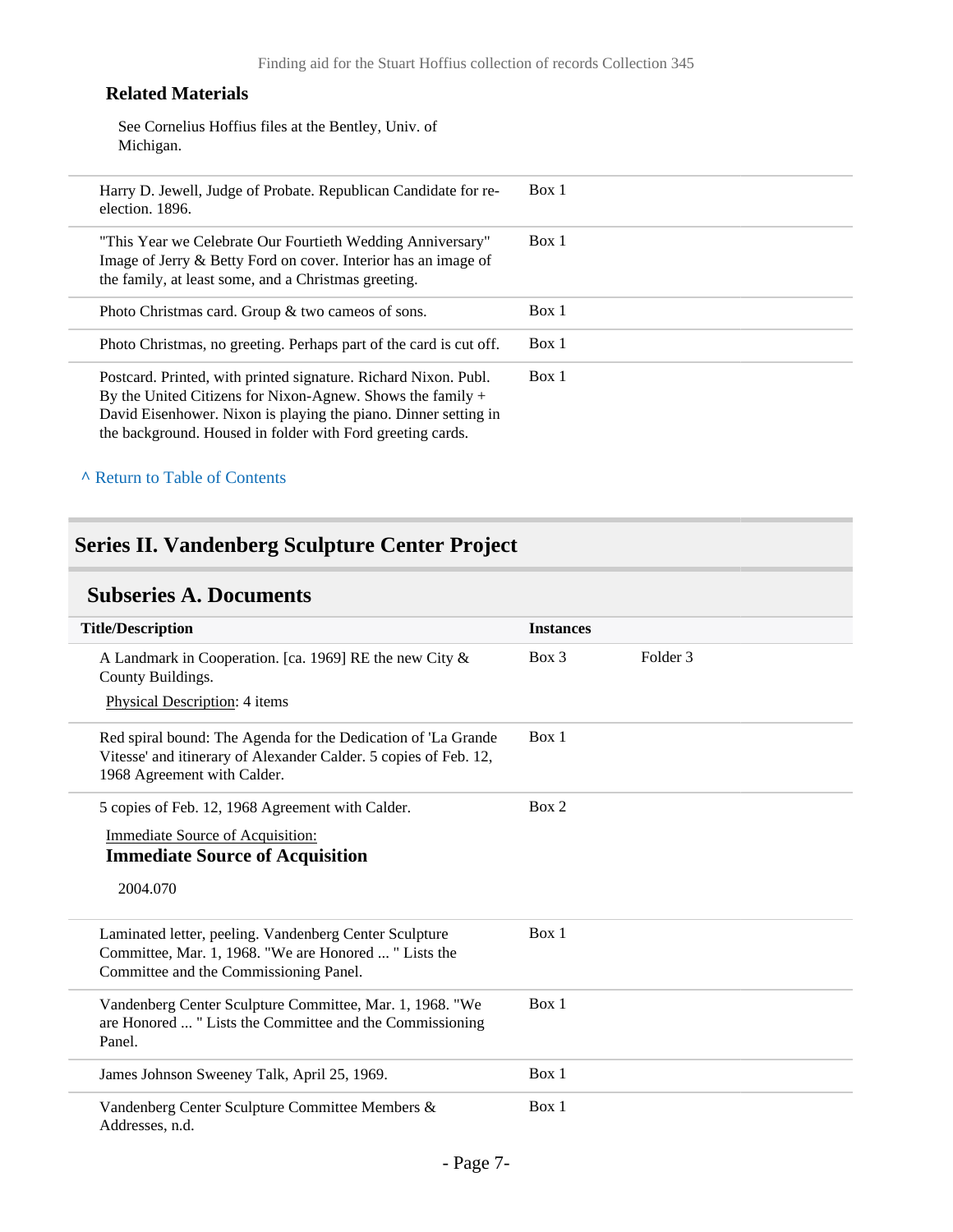| Talk given by James Johnson Sweeney at Grand Rapids<br>Museum, Apr. 25, 1969.                                                                                                                                                    | Box 1 |
|----------------------------------------------------------------------------------------------------------------------------------------------------------------------------------------------------------------------------------|-------|
| <b>Physical Description: 2 Copies</b>                                                                                                                                                                                            |       |
| Annotated version. Talk given by James Johnson Sweeney at<br>Grand Rapids Museum, Apr. 25, 1969.                                                                                                                                 | Box 1 |
| Letter. Sweeney. May 30, 1969. Sent from Ireland.                                                                                                                                                                                | Box 1 |
| Typed copy of letter from presumed Hoffius to Sweeney.                                                                                                                                                                           | Box 1 |
| Grand Rapids Art Museum. Annual Meeting of the Board of<br>Trustees, 1969                                                                                                                                                        | Box 1 |
| Letter. To Hoffius from J.J.Sweeney(John Sweeney, Past<br>Directory of the Guggenheim Museum), NYC. Apr. 28, 1969<br>(postal stamp) on envelop                                                                                   | Box 1 |
| Red spiral ringed binder labeled "La Grande Vitesse Dedication.                                                                                                                                                                  | Box 1 |
| Title page title = La Grande Vitesse Dedication Ceremonies,<br>Saturday, June 14, 1969.                                                                                                                                          | Box 1 |
| Fading copy of a letter from Millikin, June 13, 1969. (3) Loose                                                                                                                                                                  | Box 1 |
| Speakers' Platform (list of names) 7 copies loose at various<br>places in the notebook. Essentially breaks down the program to<br>one shee at a time. Individual notes written on some sheets.                                   | Box 1 |
| Notes on yellow legal lined paper on Copland & Fortner. Loose                                                                                                                                                                    | Box 1 |
| A sheet of white paper with notes on Copland & Fortner.                                                                                                                                                                          | Box 1 |
| 1 sheet yellow legal lined paper with names handwritten.<br>Possibly the hand written version of the folks on the speakers<br>platform. Don't know the significance. At the bottom has: If<br>Jerry Ford wants to speak he will. | Box 1 |
| List of 5 assistant conductors  on white paper, loose.                                                                                                                                                                           | Box 1 |
| Copies of Richard Nixon Telegram(4) loose.                                                                                                                                                                                       | Box 1 |
| Dedication program, b/w folding version.                                                                                                                                                                                         | Box 1 |
| Card. Speech by Hoffius, believed by his son to be from the<br>June 1969 event.                                                                                                                                                  | Box 1 |
| Vandenberg Center Sculpture Fund Balance Sheet, 1970-03-31                                                                                                                                                                       | Box 1 |
|                                                                                                                                                                                                                                  |       |

# <span id="page-7-0"></span>**Subseries B. Project Correspondence**

| <b>Title/Description</b>                                                                  | <i><u><b>Instances</b></u></i> |
|-------------------------------------------------------------------------------------------|--------------------------------|
| Correspondence, Western Union telegram from Sen. Robert P.<br>Griffin to Mayor Sonneveldt | Box 1                          |
| Correspondence, Union Bank & Trust Co.                                                    | Box 1                          |
| Correspondence concerning donations                                                       | Box 1                          |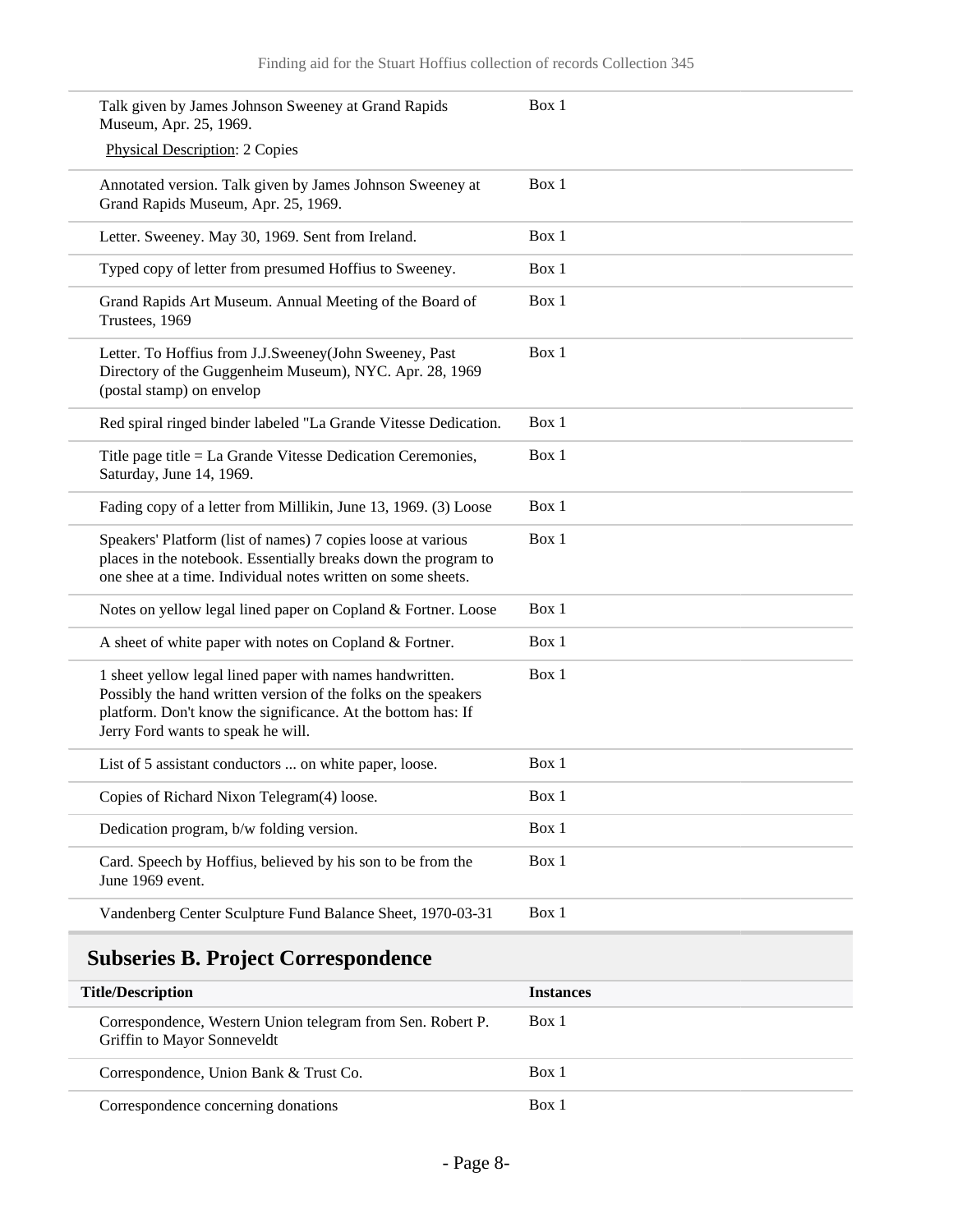| Correspondence, Hoffius to Calder & others, 1969                                                                         | Box 1 |
|--------------------------------------------------------------------------------------------------------------------------|-------|
| Correspondence, Gordon Smith to Robert Blaich / Blaich to<br>Hoffius / Hoffius to Jones, 1968                            | Box 1 |
| Correspondence & items related to insurance for the Calder<br>Stabile, 1968                                              | Box 1 |
| Correspondence & documents related to National Endowment.                                                                | Box 1 |
| Correspondence, J. Paul Jones to Aida Schoenfeld, 1968-03-20                                                             | Box 1 |
| Correspondence, Steven Dykema to Klaus Perls, 1968-02-14                                                                 | Box 1 |
| Correspondence, Mayor Sonneveldt to Pete Wege, 1968-02-12                                                                | Box 1 |
| Correspondence, Klaus G. Perls to Nancy Mulnix, 1968-01-28                                                               | Box 1 |
| Correspondence, unknown to Pete Wege, 1967-12-106                                                                        | Box 1 |
| Correspondence with Cartoon, 1969-05-22                                                                                  | Box 1 |
| Correspondence, 1968. Mrs. Harold Lang to Judge Stuart<br>Hoffius. RE: Endowment Grant                                   | Box 1 |
| Correspondence. Office of City Attorney & Office of City<br>Planning, RE: The Calder / La Grande Vitesse, February 1968. | Box 2 |
| Physical Description: 6 items                                                                                            |       |
| <b>Immediate Source of Acquisition:</b><br><b>Immediate Source of Acquisition</b>                                        |       |
|                                                                                                                          |       |
| 2004.070                                                                                                                 |       |
| Proposed Agreement between the city and Alexander Calder<br>concerning The Calder / La Grande Vitesse, 1968-02-29.       | Box 2 |
| <b>Immediate Source of Acquisition:</b><br><b>Immediate Source of Acquisition</b>                                        |       |
| 2004.070                                                                                                                 |       |
| Relinquishing Copyright of Calder Stabile / La Grande Vitesse,<br>1969-06-24                                             | Box 2 |
| <b>Immediate Source of Acquisition:</b><br><b>Immediate Source of Acquisition</b>                                        |       |
| 2004.070                                                                                                                 |       |
| Correspondence. Rough Draft of Proposed Letter for<br>Application for a Sculpture Grant, May 1967.                       | Box 2 |
| Physical Description: 5 items                                                                                            |       |
|                                                                                                                          |       |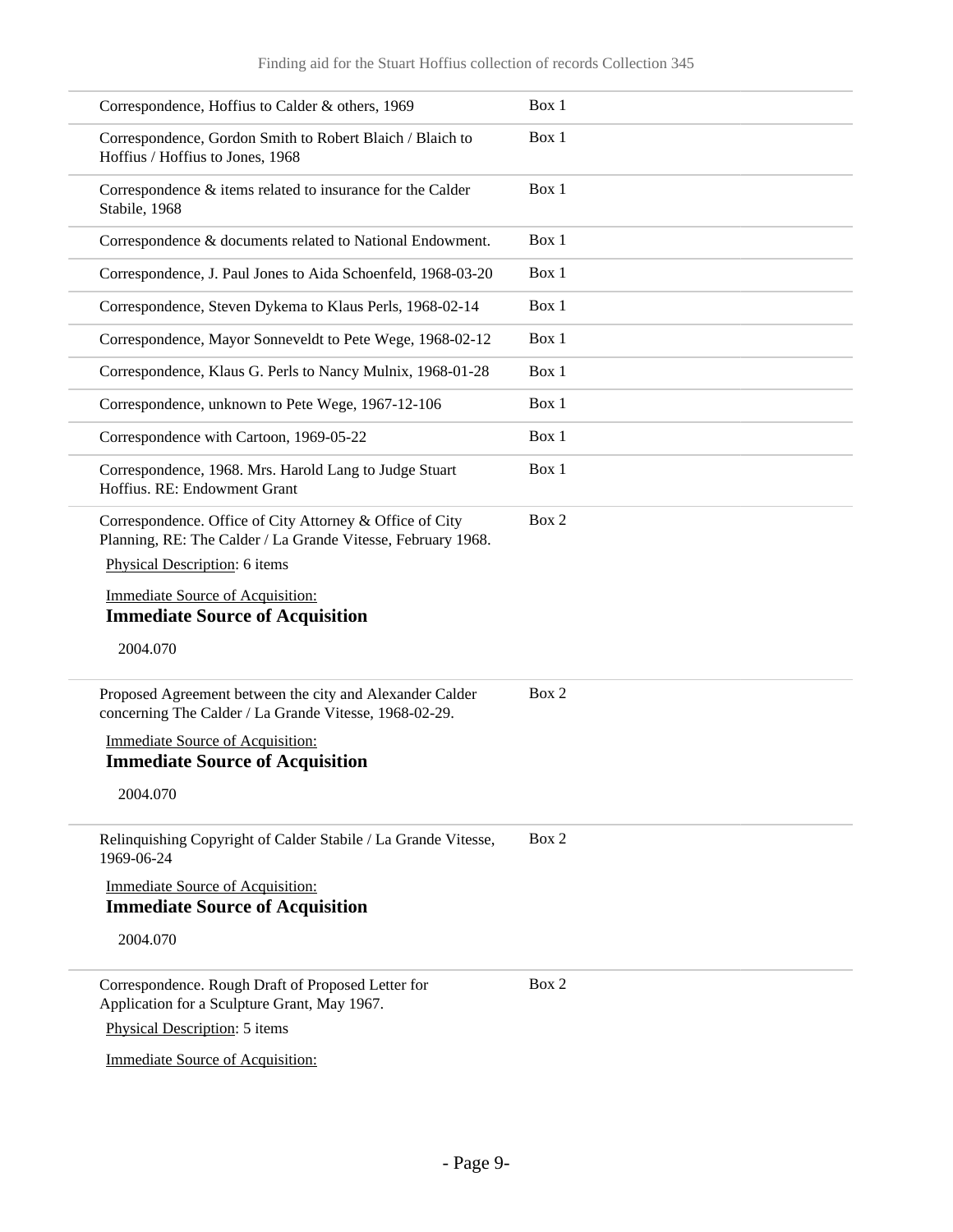### **Immediate Source of Acquisition**

2004.070

| Agenda, 1968-04-09                                                                            | Box 2 |
|-----------------------------------------------------------------------------------------------|-------|
| <b>General</b>                                                                                |       |
| It is unclear what body this agenda is for, but item<br>includes names and hand written notes |       |
| <b>Immediate Source of Acquisition:</b><br><b>Immediate Source of Acquisition</b>             |       |
| 2004.070                                                                                      |       |
| Agenda, 1968-03-06                                                                            | Box 2 |
| <b>General</b>                                                                                |       |
| It is unclear what body this agenda is for, but item<br>includes names and hand written notes |       |
| <b>Immediate Source of Acquisition:</b><br><b>Immediate Source of Acquisition</b>             |       |
| 2004.070                                                                                      |       |
| Drafts of Agreement with Alexander Calder, 1968                                               | Box 2 |
| Physical Description: 2 items                                                                 |       |
| <b>Immediate Source of Acquisition:</b><br><b>Immediate Source of Acquisition</b>             |       |
| 2004.070                                                                                      |       |
| <b>Partially Processed Correspondence</b>                                                     | Box 1 |

# <span id="page-9-0"></span>**Subseries C. Newspaper Clippings & Ephemera.**

| <b>Title/Description</b>                                                                                                                                                                      | <b>Instances</b>  |
|-----------------------------------------------------------------------------------------------------------------------------------------------------------------------------------------------|-------------------|
| "Cycling 'round the Calder" 4 copies of misc. article, source<br>unknown.                                                                                                                     | Box 1             |
| "Grand Rapids Accepts Calder Stabile." New York Times, June<br>16, 1969. (4 original clippings) Hoffius was evidently sending<br>copies of these to various people, per correspondence above. | Box 1             |
| A Blend of Grace, Irreverence. Source Unknown (3)<br>photocopies)                                                                                                                             | Box 1             |
| Calder's Legacy to the City that of Warm Human Being /<br>Bernice Mancewicz. Fri., Nov. 12, 1976. GRP                                                                                         | Folder 1<br>Box 3 |
| Alexander Calder Dies; Left City a legacy of Art. GRP, Nov. 11,<br>1976.                                                                                                                      | Folder 1<br>Box 3 |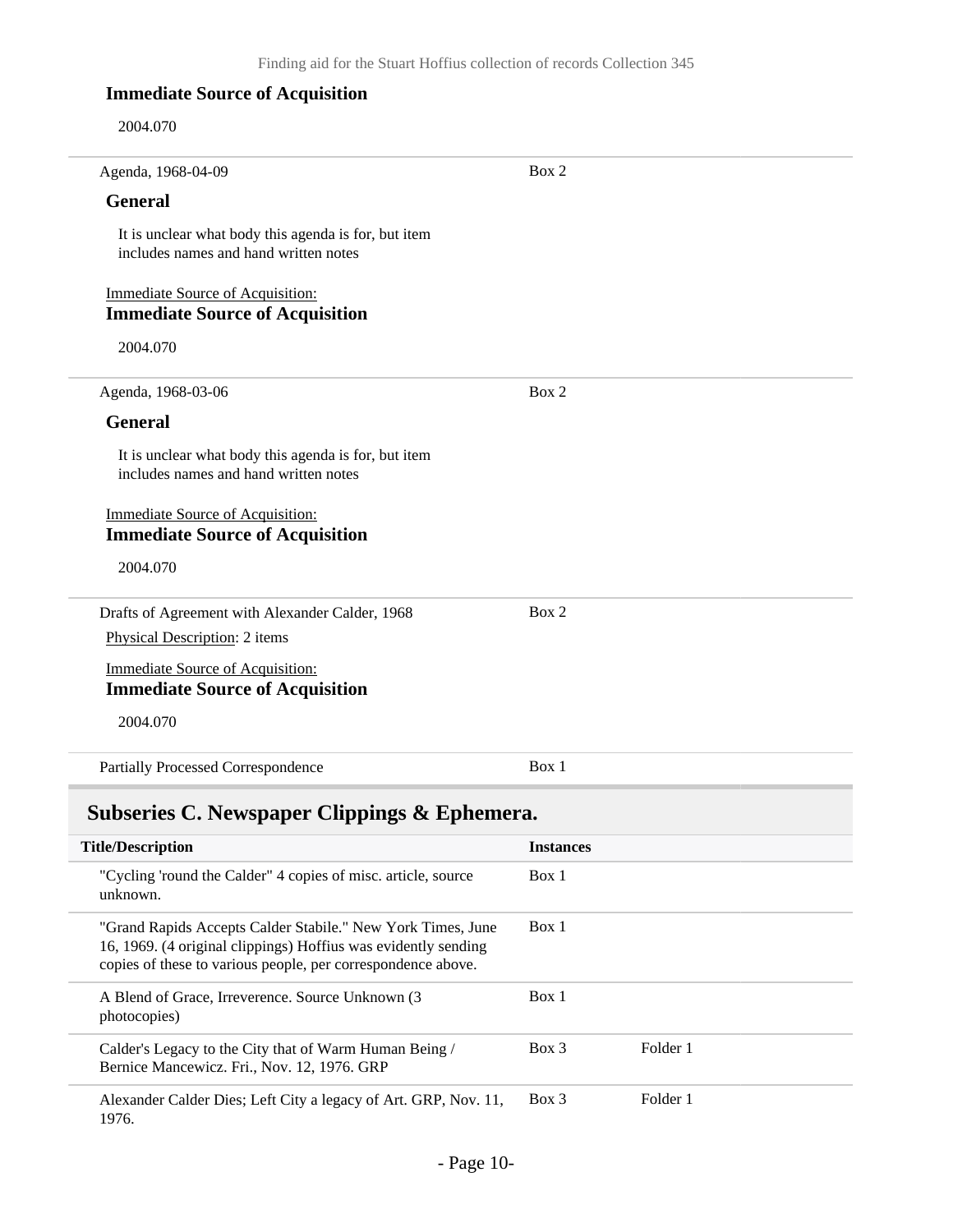La Grande Vitesse Invites You. Pen Club party, Oct. 4, 1969. In shape of sculpture. Has tape on it, and not in such good condition as Mulnix.

Box 1

# <span id="page-10-0"></span>**Subseries D. Photographs.**

| <b>Title/Description</b> | <b>Instances</b> |
|--------------------------|------------------|
| Picasso.                 | Box 1            |

#### **^** [Return to Table of Contents](#page-1-0)

# <span id="page-10-1"></span>**Series III. Calder Lithograph**

| <b>Title/Description</b>                                                                                     | <b>Instances</b> |          |
|--------------------------------------------------------------------------------------------------------------|------------------|----------|
| Calder Lithograph Doubles in Value / Bernice Mancewicz.<br>Section H. Jan. 10, 1974. Newspaper Clippings GRP | Box 3            | Folder 1 |
| Calder Lithograph Controversy, 1968                                                                          | Box 1            |          |

#### **^** [Return to Table of Contents](#page-1-0)

## <span id="page-10-2"></span>**Series IV. Other Projects & Files**

# <span id="page-10-3"></span>**Gerald Ford**

<span id="page-10-4"></span>

| <b>Title/Description</b>                                                                                                      | <b>Instances</b> |                     |
|-------------------------------------------------------------------------------------------------------------------------------|------------------|---------------------|
| Celebration on the Grand : a Great Week for Grand Rapids,<br>1981.                                                            | $Box\ 3$         | Folder 4            |
| <b>Physical Description: 2 Copies</b>                                                                                         |                  |                     |
| Photo greeting cards, some with original envelops $(3 + 2)$                                                                   | Box 1            |                     |
| <b>Airport</b>                                                                                                                |                  |                     |
| <b>Title/Description</b>                                                                                                      | <b>Instances</b> |                     |
| Correspondence. Letter, May 25, 1960, to Stuart Hoffius from<br>Thomas E. Walsh.                                              | Box 1            |                     |
| <b>Photographs</b>                                                                                                            |                  |                     |
| <b>Title/Description</b>                                                                                                      | <b>Instances</b> |                     |
| Camera Shop photo. Kent County, Airport on Madison Avenue,<br>just before new airport opened, Nov. 1963. Aerial view. Airport | Box 1            |                     |
| Team Photo. Central High School Football Team, 1929.                                                                          | $Box$ 3          | Folder <sub>2</sub> |
|                                                                                                                               |                  |                     |

# <span id="page-10-6"></span><span id="page-10-5"></span>**Misc.**